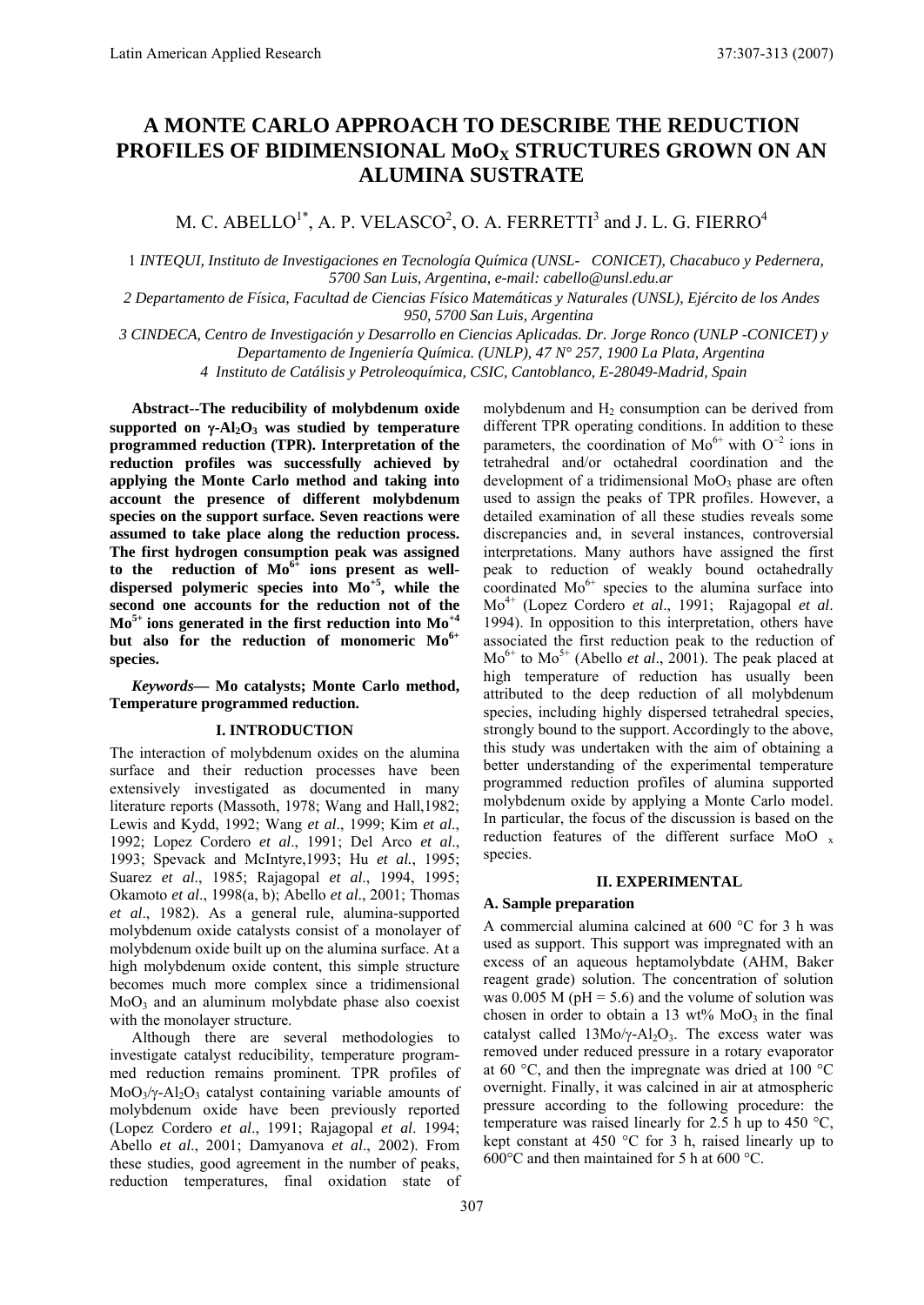# **B. BET Specific areas**

Specific areas were determined by the BET method from the nitrogen adsorption isotherms measured in a Micromeritics Accusorb 2100E instrument. Prior to adsorption, the samples (0.200 g) were degassed at 200 °C under high vacuum for 2 h.

## **C. Chemical composition**

Molybdenum content was determined by atomic absorption spectroscopy. The sample was subjected to alkali fusion with  $KHSO<sub>4</sub>$  and then disolved in diluted HCl solution. The measurements were carried out using a Varian AA275 spectrometer previously calibrated with standard solutions.

# **D. X-ray Diffraction**

XRD diffraction patterns were obtained with a Rigaku diffractometer operated at 30 kV and 20 mA using Nifiltered CuK $\alpha$  radiation ( $\lambda = 0.15418$  nm). The powder sample was analyzed without previous treatment after deposition on a quartz sample holder. The identification of crystalline phases was made by using references from the JCPDS files.

# **E. X-ray photoelectron spectroscopy**

The XP spectra were recorded with a VG 200 R spectrometer equipped with a Mg  $K\alpha$  X- ray excitation source  $(hv = 1253.6$  eV) operated at 12 kV and 10 mA and a hemispherical electron analyzer. The residual pressure inside the analysis chamber was kept at values below  $7.10^{-9}$  mbar. Mo3d, Al2p and C1s emissions were recorded for each catalyst. All spectra were fitted after removal of a sigmoid background. The Mo 3d signal shapes were analyzed as a set of doublets separated by defined binding energy scale, intensity contribution, position and width. All binding energies were determined by fitting the experimental curve to a Gaussian -Lorentzian peak shape with spin orbital pair intervals set at 3.15 eV and a spin-orbit area ratio of 1.5. These constraints ensure that the results make physical sense.

#### **F. Raman spectroscopy**

The Raman spectra were obtained from a single monochromator Renishaw System 1000 equipped with a cooled CCD detector (-73 °C) and a holographic super-Notch filter. The holographic Notch filter filters the elastic scattering while the intensity of the signal remains high. The sample was excited with the 514 nm Ar line, the spectrum resolution was better than  $2 \text{ cm}^{-1}$ and the spectrum acquisition consisted of five accumulations of 60 s. The spectrum was acquired under dehydrated conditions at 473 K.

#### **G. Temperature-programmed reduction**

TPR experiments were carried out in a conventional apparatus which consists of a gas handling system with mass flow controllers (Matheson), a tubular reactor, a linear temperature programmer (Omega, model CN 2010), a PC for data retrieval, a furnace and various cold traps. In each experiment the sample size was ca.  $100 \mu$  mol of Mo to assure a good resolution for the experimental conditions used. Before each run, the sample was oxidized in a 30 ml min<sup>-1</sup> flow of 20 vol %

 $O_2$  in He at 450 °C for 30 min. After that, helium was admitted to remove oxygen and the system cooled at 50 °C. The sample was subsequently contacted with a 30 ml min<sup>-1</sup> flow of 10 vol % H<sub>2</sub> in Ar and heated, at a rate of 10  $^{\circ}$ C min<sup>-1</sup>, from 50  $^{\circ}$ C to a final temperature of 715  $\rm{^{\circ}C}$  and held for 2 h. H<sub>2</sub>-consumption was monitored by a TCD after removing the water formed. Each TPR run was performed twice and the reproducibility was verified. The characteristic number P proposed by Malet and Caballero (1988) defined as  $\beta S_0/V^*C_0$ , where  $S_0$  is the initial amount of reducible species in the sample ( $\mu$ mol), V<sup>\*</sup> is the total flow rate (ml min<sup>-1</sup>), C<sub>o</sub> the initial hydrogen concentration in the feed  $(\mu$ mol ml<sup>-1</sup>) and  $\beta$  the heating rate (°C min<sup>-1</sup>) was 8.7 °C in order to obtain an unperturbed reduction profile. The area under the curve was integrated to determine the  $H_2$  consumed previous calibration.

### **III. RESULTS AND DISCUSSION**

#### **A. Characterization**

The main characteristics of the catalyst are shown in Table 1. It can be seen that the Mo content (12.7 wt %  $MoO<sub>3</sub>$ ), as determined by AAS, is lower than the theoretical amount required to fulfill one monolayer of MoO3 (16.7 wt % MoO3, Abello *et al*., 2001). The specific surface area expressed per gram of sample decreases after Mo impregnation but no changes in the specific surface area per gram of support were found.  $MoO<sub>3</sub>$  contributes only to the mass of the catalysts covering partially the support surface. The X-ray diffraction profile of the oxidized sample reveals the typical pattern of  $\gamma$ -Al<sub>2</sub>O<sub>3</sub> (JCPDS 10-425); in no case diffraction lines of  $MoO<sub>3</sub>$  and  $Al<sub>2</sub>(MoO<sub>4</sub>)<sub>3</sub>$  phases were detected. The  $H_2$ -reduced sample showed a dark blue color, however, in spite of this color change, the X-ray diffraction pattern was virtually coincident with that of the oxidized counterpart. The Raman spectrum of the oxidized sample exhibited bands at 1001 and 867 cm-1 which correspond to the terminal Mo=O bond surface and Mo-O-Mo bridge bond, respectively (Hu *et al.,* 1995). No bands at 817 cm<sup>-1</sup> and 380 cm<sup>-1</sup> corresponding to crystalline  $\alpha$ -MoO<sub>3</sub> and Al<sub>2</sub>(MoO<sub>4</sub>)<sub>3</sub> were observed. This is consistent with the X-ray diffraction results and it suggests that  $MoO<sub>x</sub>$  exists as two-dimensional domains.

The experimental TPR profile of the  $13\text{Mo}/\gamma$ - $Al_2O_3$  sample is shown in Fig.1. This profile exhibits two well-resolved reduction peaks. The maximum  $H_2$ consumption in the first reduction peak is placed at 452 °C, while the second one appears just at the end temperature of the ramp  $(>=700 \degree C)$ . No significant effects of  $H_2$  reduction were observed below 300 °C. The extent of reduction has been characterized by the change in the average oxidation number of Mo,  $\Delta ON$ , which depends on the amount and the reducibility of Mo species and on the experimental conditions of TPR. Thus,  $\Delta ON = 2$  indicates an average reduction of  $Mo^{6+}$ to  $Mo^{4+}$ . Table 1 shows the corresponding  $\Delta ON$ calculated from the whole TPR profile. Assuming the initial oxidation state to be 6+, which is in agreement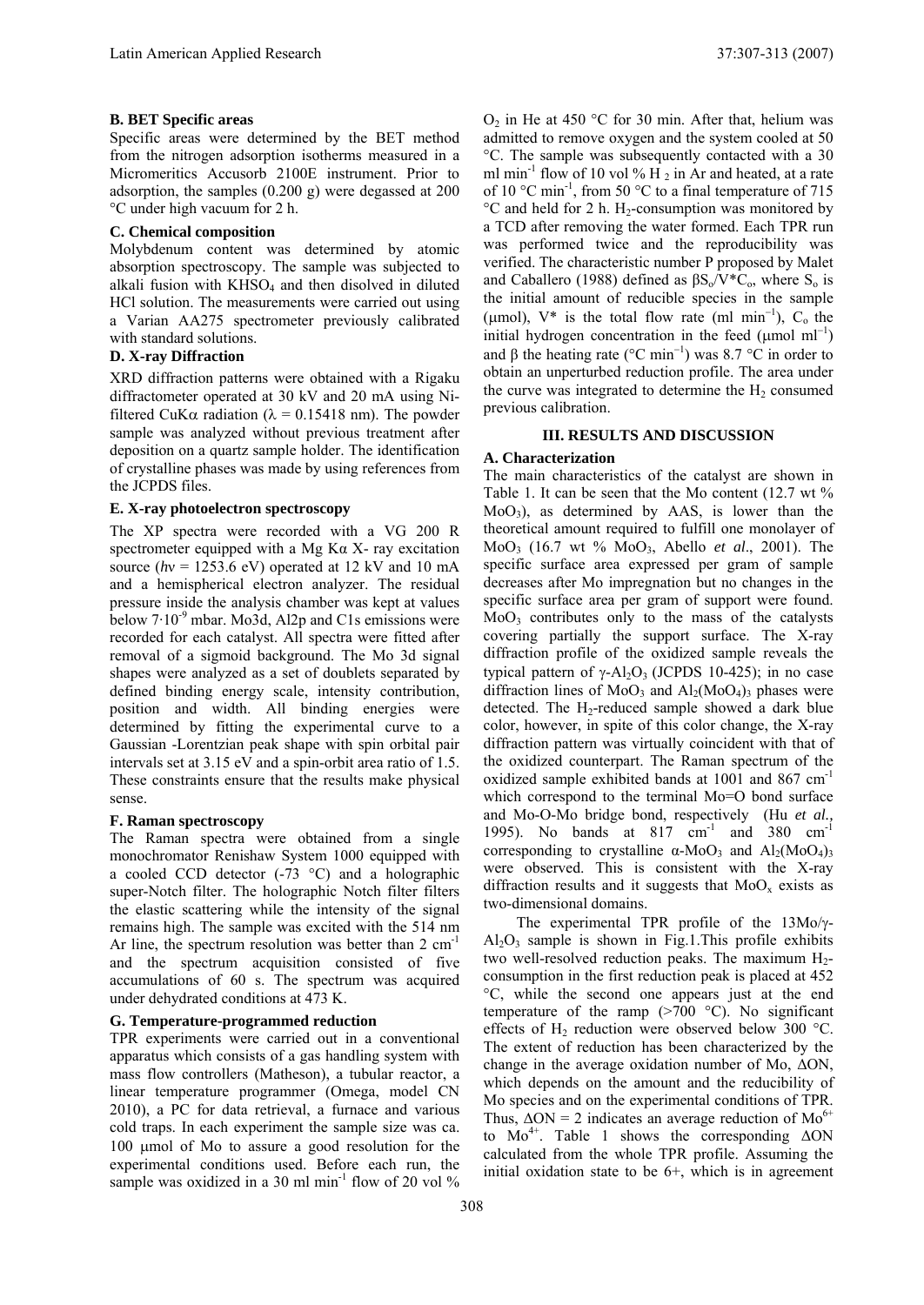with XPS results shown below, the  $\Delta ON$  value suggests that the average molybdenum oxidation state after the TPR run is close to 4+. In Fig.2, the XP spectra of Mo3d core-levels are shown for the oxidized and reduced samples. As judged from the binding energies of the two components of the Mo3d doublet of the oxidized sample, Fig. 2a, it can be inferred that molybdenum is present in one oxidation state  $(Mo<sup>6+</sup>)$ , as identified by the binding energies at 233.2 and 236.4 eV for the Mo  $3d_{5/2}$  and Mo  $3d_{3/2}$  components, respectively. The binding energies of the Mo 3d doublet, which are summarized in Table 2, agree well with most of the values given in the literature (Peeters *et al*., 1998; Grunert *et al*., 1992; Oliveros *et al*., 1997; De Canio *et al*., 1989; Noguera *et al*., 2000; Bañares *et al*., 1993). Once the initial chemical state of molybdenum was determined, the sample was transferred from the analysis chamber to the pretreatment chamber of the electron spectrometer and then exposed to an atmosphere of pure  $H_2$  for 1 h at 500 °C. The reduction temperature was chosen taking into account the minimum  $H_2$  consumption between the first and the second TPR peaks. Subsequently, the reduced sample was transferred to XPS chamber and the measurement reveals the appearance of  $Mo^{5+}$  species which are characterized by the binding energies of Mo  $3d_{5/2}$  and Mo  $3d_{3/2}$  peaks at 232.4 and 235.7 eV, respectively (Fig. 2b). Some authors (Grunert *et al*., 1992; Oliveros *et al*., 1997) have reported two binding energy values for  $Mo^{+4}$ : a high binding energy value (Mo  $3d_{5/2}$  231.5 -232 eV) attributed to ionic "isolated"  $Mo<sup>+4</sup>$  and a low binding energy value (Mo  $3d_{5/2}$  ca. 230 eV) typically associated with  $Mo^{+4}$  as in  $MoO<sub>2</sub>$  and ascribed to paired double–bonded Mo+4. Then, it could not rule out that Mo3d doublet attributed to  $Mo^{+5}$  is in fact a convolution of the contribution from  $Mo^{+5}$  and ionic  $Mo^{+4}$ . The relative abundance of each Mo oxidation state is estimated by dividing the Mo 3d area for a given oxidation state by the total area of the Mo 3d envelope. The fraction of unreduced  $Mo^{6+}$  is about 54 %. Although the extent of reduction determined under isothermal conditions does not coincide with that obtained under the conditions used in TPR experiments, this observation is relevant because it allows us to assume that the first reduction step consists of the reduction of  $Mo^{6+}$  to  $Mo^{5+}$ . If an important contribution of ionic  $Mo^{+4}$  was the responsible of the Mo 3d doublet,

the change in the average oxidation number of Mo after TPR experiment should be higher than 2. Then, it is assumed that only  $Mo^{+5}$  contributes to the Mo3d doublet. From peak intensities and tabulated atomic sensitivity ratios (Wagner *et al*.,1981), the Mo/Al surface atomic ratios were computed for the oxidized sample and reduced samples.

These Mo/Al ratios are also included in Table 2. The XPS Mo/Al ratio is higher than the nominal value (0.051), which agrees with the high dispersion of molybdenum species which does not change after hydrogen treatment.

Taking into account the above results, the TPR profile was simulated by a Monte Carlo method. A precise description of the MC methodology has been given elsewhere (Binder, 1997; Rudzinsky *et al*., 1996; Zhdanov, 1991).

#### **B. Simulation Model**

A Monte Carlo approach has been developed to analyze the experimental TPR profiles of the  $13M_0/\gamma$ -Al<sub>2</sub>O<sub>3</sub> sample. Under moderate temperatures of reduction used in this work, two peaks are observed which correspond to the reduction of different Mo species on the  $\gamma$ -Al<sub>2</sub>O<sub>3</sub> surface. It is well known that different  $MoO<sub>x</sub>$  domains are present on alumina from isolated monomolybdate to two-dimensional polymolybdate and three dimensional  $MoO<sub>3</sub> cluster, scheme I (Fig. 3).$ 



Figure 1. TPR profile of  $13Mo/\gamma Al_2O_3$ . ( $\circ$  Experimental data; simulated data).

| Sample                                         | $\%MoO_3$     | $D$ BET            |                 | XRD                  | Raman        | ΔΟΝ                 |
|------------------------------------------------|---------------|--------------------|-----------------|----------------------|--------------|---------------------|
|                                                | AAS           | $\sim$<br>m<br>cat | sup<br>111<br>, | phases               | bands cm     |                     |
| $13M_0/\gamma$ -Al <sub>2</sub> O <sub>3</sub> | $\sim$ $\sim$ | 166.0              | $190.0^\circ$   | $v$ -Al <sub>2</sub> | 1001.<br>867 | $\Omega$<br>ر ے . ے |
|                                                |               |                    |                 |                      |              |                     |

**Table 1**. Main characteristics of  $Mo/\gamma$ -Al<sub>2</sub>O<sub>3</sub> catalyst

(\*)  $S_{BET} \gamma - Al_2O_3 = 184.6 \text{ m}^2 \text{ g}^{-1}$ 

Table 2. Binding Energies of Mo 3d core-level and surface atomic ratios of oxidized and reduced Mo/ $\gamma$ -Al<sub>2</sub>O<sub>3</sub> catalyst

| Catalyst state               | Binding Energy, eV  | $(Mo/Al)$ <sub>atom</sub> |       |
|------------------------------|---------------------|---------------------------|-------|
|                              | Mo <sub>3d3/2</sub> | Mo <sub>3d5/2</sub>       |       |
| Oxidized                     | 236.4(2.3)          | 233.2(2.3)                | 0.100 |
| Reduced in H <sub>2</sub> at | 236.5(2.2)          | 233.4(2.2)                | 0.098 |
| 500 $^{\circ}$ C             | 235.7(2.6)          | 232.4(2.6)                |       |

fwhm values are given in parenthesis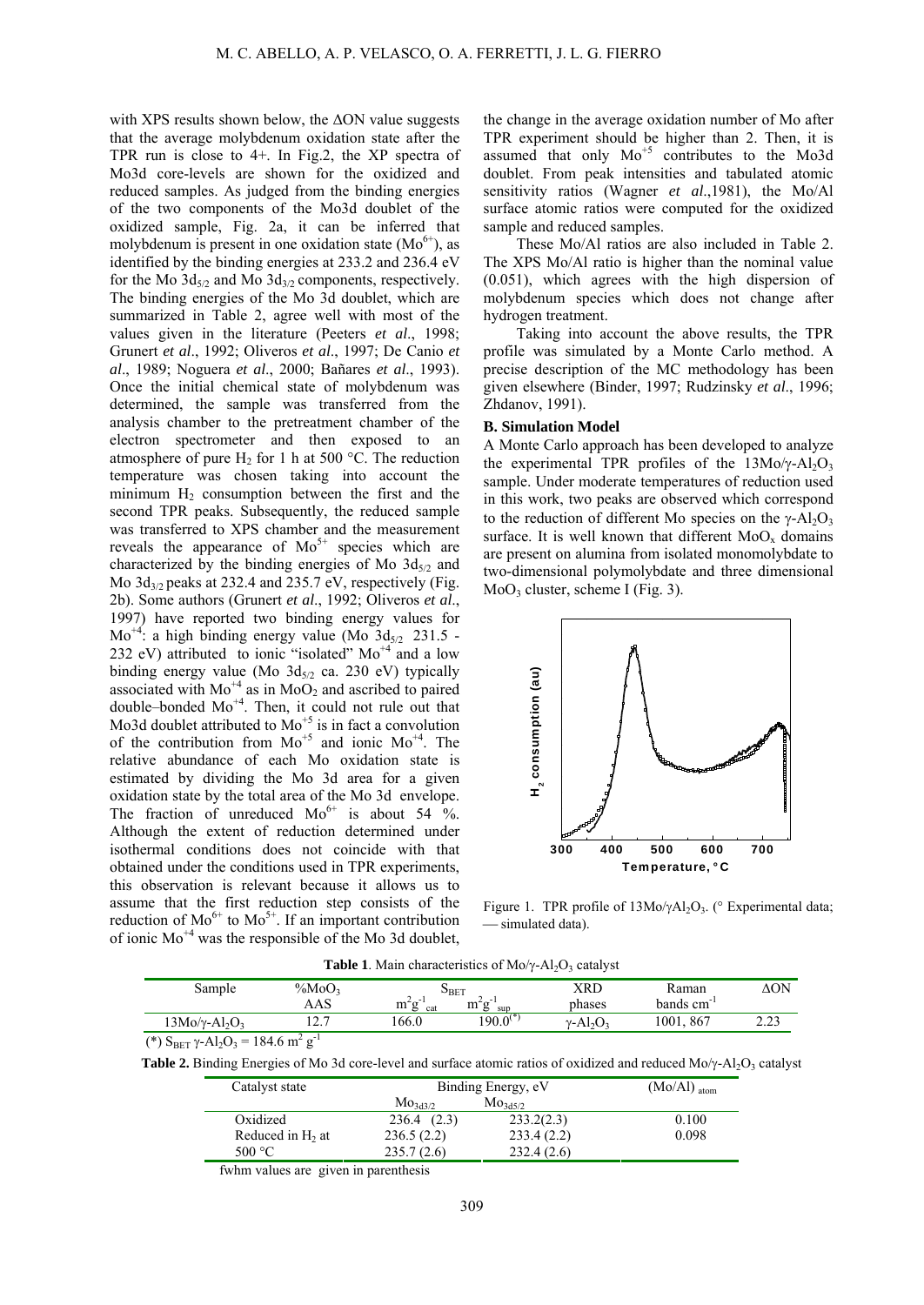

Figure 2. The XP spectra of Mo3d core level of (a) oxidized sample; (b) reduced sample in H<sub>2</sub> at 500°C for 1 h.



Figure 4: Schemes I and III

Evidence for the structural evolution has been provided by Raman spectroscopy combined XANES (Hu *et al*., 1995; Abello ,2002).

Taking into account that on our sample  $MoO<sub>3</sub>$  is not detected by Raman, the model only considers two different structures on  $\gamma$ -Al<sub>2</sub>O<sub>3</sub>. A larger fraction of Mo species is in the polymeric form (which will be represented into the text by scheme II, Fig. 4), and a minor fraction of Mo species forms highly dispersed monomeric structures (which will be represented by scheme III, Fig. 4). A linear distribution of oxygen sites for the Mo-O-Mo bridge is considered for polymeric structures and a bidimensional distribution of oxygen sites for Mo=O in monomeric species.

The interaction of the various Mo-O locations with hydrogen is proposed to imply the following reactions. Three different kinetics are considered for polymeric structures assuming a different extent of surface oxygen reducibility.

The first reaction takes place on the surface oxygen shared by two  $Mo^{6+}$  ions:

where  $\Box$  represents an oxygen vacancy. The second reaction occurs from a surface oxygen shared by  $Mo^{5+}$ and  $Mo^{6+}$ :

The third reaction occurs from a surface oxygen shared by  $Mo^{5+}$  and  $Mo^{5+}$ :

$$
\begin{array}{ccccccc}\n\text{[c]} & \square & \bigcirc & \square & & \longrightarrow & \square & & \square & & \square & & \square & \\
& \star & \star & \star & \star & & \star & & \star & \star & \star & \star & \end{array}
$$

The three reactions lead to water formation. Reaction (a) reduces  $Mo^{6+}$  to  $Mo^{5+}$ , the second one generates  $Mo^{5+}$  and  $Mo^{4+}$  and the last one only produces  $Mo^{+4}$ .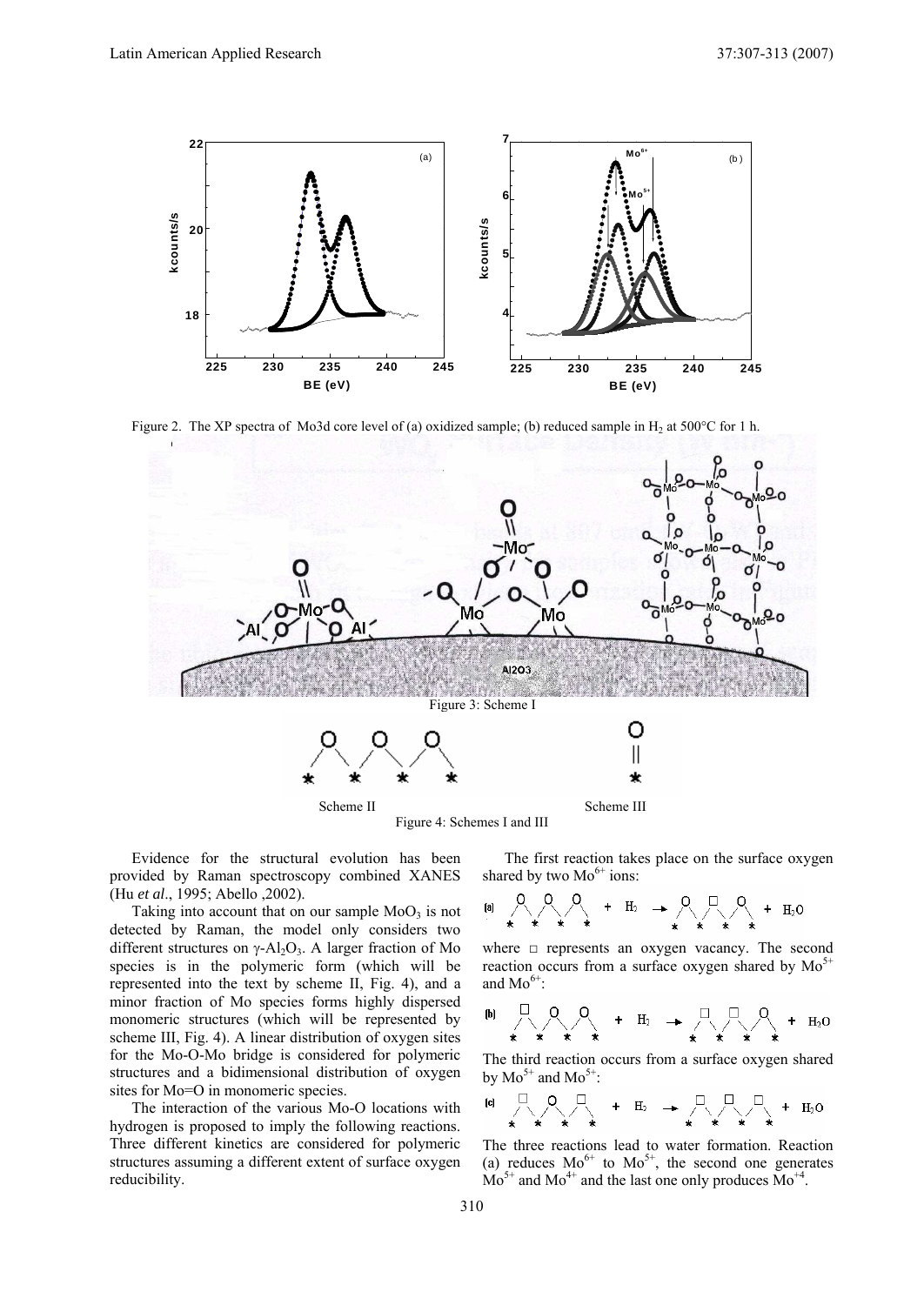For reduction of monomeric structures the model assumes four different kinetics. They are schematically depicted as follow:

| 0       | OH            |                |                |               |                |                |
|---------|---------------|----------------|----------------|---------------|----------------|----------------|
| (d)     | $\parallel$   | $+\frac{1}{2}$ | $\rightarrow$  | $\parallel$   |                |                |
| $\star$ | $\star$       | $\star$        |                |               |                |                |
| (e)     | $\parallel$   | $\parallel$    | $+\frac{1}{2}$ | $\rightarrow$ | $\parallel$    | $+\frac{1}{2}$ |
| (f)     | $\parallel$   | $+\frac{1}{2}$ | $\rightarrow$  | $\parallel$   | $+\frac{1}{2}$ |                |
| (g)     | $\frac{1}{2}$ | $\frac{1}{2}$  | $+\frac{1}{2}$ | $\rightarrow$ | $\frac{1}{2}$  |                |
| (h)     | $\frac{1}{2}$ | $+\frac{1}{2}$ | $\rightarrow$  | $\frac{1}{2}$ | $+\frac{1}{2}$ |                |
| (i)     | $\frac{1}{2}$ | $\frac{1}{2}$  | $+\frac{1}{2}$ | $\rightarrow$ | $\frac{1}{2}$  |                |
| (j)     | $\frac{1}{2}$ | $\frac{1}{2}$  | $+\frac{1}{2}$ | $\rightarrow$ | $\frac{1}{2}$  |                |

Reaction (d) reduces  $Mo^{6+}$  to  $Mo^{5+}$  and leads to the formation of surface OH. Reactions (e), (f) and (g) lead to the formation of one (reactions e and f) or two (reaction g) water molecules. Reaction (e) reduces two groups from  $Mo^{+6}$  and  $Mo^{+5}$  to  $Mo^{+5}$  and  $Mo^{+4}$ , respectively. Reaction (f) leads to the reduction of  $Mo=O$  from  $Mo^{+6}$  to  $Mo^{+4}$  and the last one only produces two oxygen vacancies  $(Mo<sup>+4</sup>)$  from two Mo-OH groups.

In order to perform the simulation, a system consisting of N surface reactive sites  $(5 \times 10^6)$  was taken into account (Rudzinsky *et al*., 1996; Zhdanov, 1991). It was assumed that the polymeric to monomeric concentration ratio was 2.3 (70% of polymeric and 30% of monomeric) (Abello, 2002; Shimada *et al*, 1992). The initial oxidation state for all molybdenum species was considered to be  $6+$  in agreement with XPS results.

The simulation scheme was performed according to the following steps:

(i) Definition of the surface of N sites and fixing an initial temperature  $T_0 = 300 \degree C$ .

(ii) A given site "i" in the lattice is chosen at random.

(iii) The reduction process is tested on each site "i" by comparing the probability of each reaction  $(P_r)$  with a random number  $\xi$  ( $0 \le \xi \le 1$ ). The reaction probability is given by the expression

 $Pr = v(r)$ .  $exp(E_a(r, i)/RT)$ .  $\Delta T/B$ 

where  $v(r)$  is the pre-exponential factor for reaction "r";  $E_a(r, i)$  is the activation energy for reaction "r" on "i" site;  $\beta$  is the heating rate, R is the gas constant and  $\Delta T$  is the temperature increment.

All the seven (a-g) reactions participate with an equivalent weight according to probability. If the random number  $(\xi)$  results greater than the probability  $(P_r)$  for the r reaction occurrence, this reaction is not selected and the site reduction is considered as a null event. The simulation follows the steps:

(iv) Before the temperature is increased, the number of times that the reaction is selected, the  $H<sub>2</sub>$  consumption, the water production, the amount of surface OH and the reduction state of all sites are estimated.

(v) Increase the temperature by  $\Delta T$  and repeat from step (ii) until the surface is completely reduced or the temperature reaches 800°C.

The simulation process allows one to determine the activation energy of each reduction kinetics step and the population of both structures. The normal distribution of activation energy and the temperature in the peak maximum are shown in Table 3. The relative intensity of the two peaks after simulation is in very good accordance with that obtained from the experimental TPR profile.

In Fig.  $5(i)$ , the H<sub>2</sub> consumption and the three peaks corresponding to each reaction for the polymeric structure are shown. The  $H_2$  consumption agrees with the production of water. The maximum temperature of three peaks are  $443^{\circ}$ ,  $657^{\circ}$  and  $734^{\circ}$ C. In Fig.  $5(ii)$ , the behavior of monomeric species against the reduction is shown. In this case, the  $H_2$  consumption is the sum of the four peaks with maximum temperatures at 511°, 550 $^{\circ}$ , 551 $^{\circ}$ , and 599  $^{\circ}$ C. It can be noted that the H<sub>2</sub> consumption curve does not coincide with the water formation curve because of the appearance of surface OH in the first step of reduction.

The presence of Mo-OH groups can explain the increase of Brønsted acidity found on reduced molybdena-alumina samples. Suarez *et al*. (1985) have reported that reduction of  $Mo/Al_2O_3$  catalysts with hydrogen causes the total acidity to increase to a maximum and then to decrease as the sample is reduced further. The increase in total acidity is caused by a slight increase in Brønsted acidity and a larger increase in the Lewis acidity. The initial increase in Lewis acidity may be due to generation of anion vacancies on molybdenum. These changes studied by infrared spectroscopy and thermo-gravimetric analysis of adsorbed pyridine are in line with the present model (Suarez *et al.*, 1985). Figure 1 shows the global behavior of both species. The agreement between experimental and simulated data is satisfactory. From the evolution of oxidation state of surface Mo, Fig. 6, it is seen that the reduction of Mo species starts at 375 °C.

| Structure | Reaction | $E_{act}$ [kJ mol <sup>-1</sup> ] | $\sigma$ [kJ mol <sup>-1</sup> ] | $\log_{10}$ - peak $\left[ ^{\circ}C\right]$ |
|-----------|----------|-----------------------------------|----------------------------------|----------------------------------------------|
|           | a        | 122.9                             | 6.7                              | 443                                          |
|           |          | 181.8                             | 9.2                              | 657                                          |
|           | с        | 198.6                             | 10.5                             | 734                                          |
|           |          | 161.3                             | 12.5                             | 511                                          |
| Н         | e        | 188.1                             | 16.7                             | 551                                          |
|           |          | 188.1                             | 16.7                             | 550                                          |
|           |          | 188.1                             | 12.5                             | 599                                          |

**Table 3**. Simulation results

 $\sigma$  standard deviation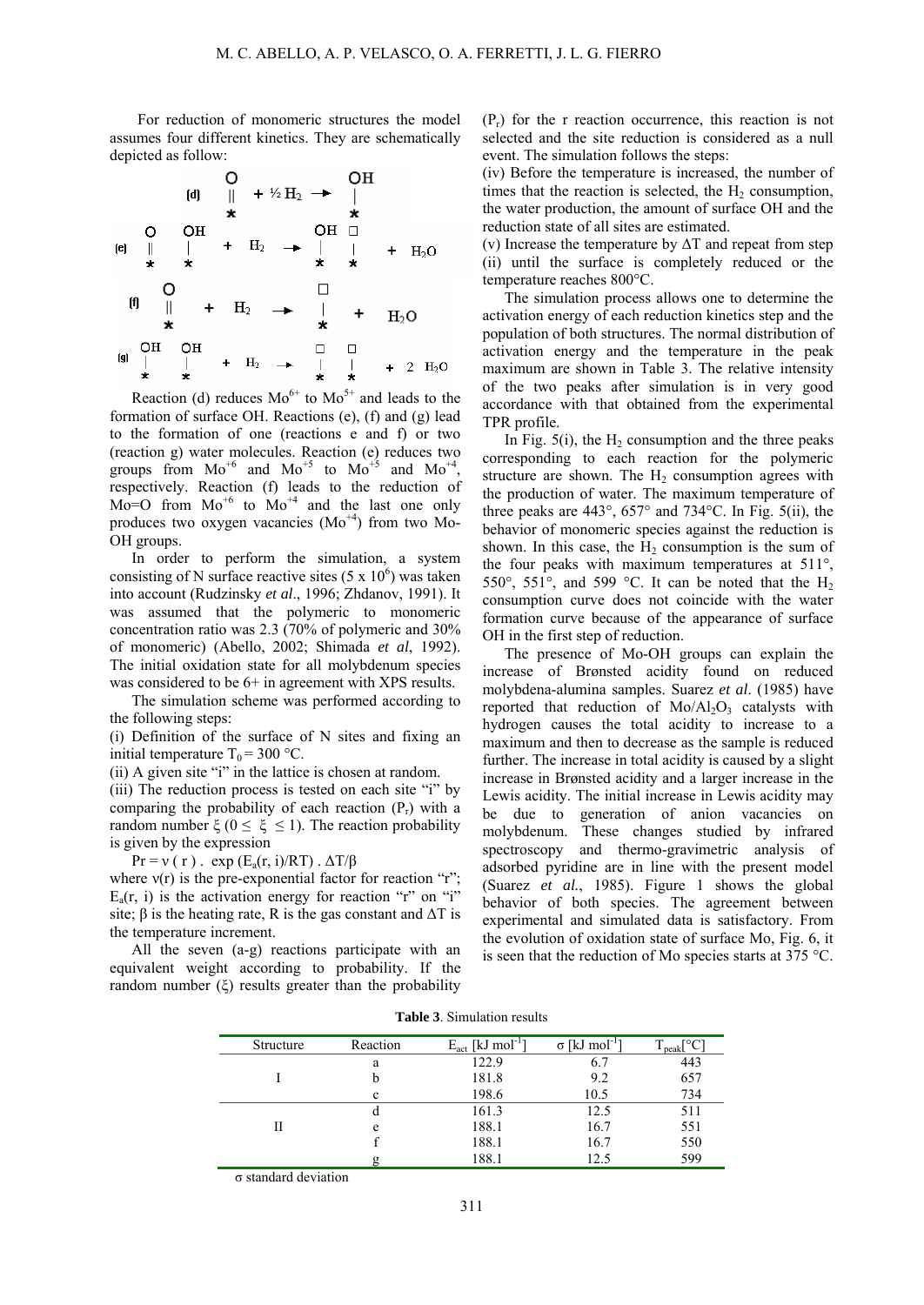

Figure 5. Hydrogen consumption for the reduction process of

 $MoO<sub>x</sub>$  on  $\gamma$ -Al<sub>2</sub>O<sub>3</sub> corresponding to (i) polymeric and (ii) monomeric species according to reaccions a, b, c, d, e, f and g. 50% of the Mo<sup>6+</sup> is reduced to Mo<sup>5+</sup> at 460 °C. At 500°C, 30% of Mo species is still in oxidation state 6+. The difference in population of  $Mo^{6+}$  between XPS and TPR results can be attributed to differences in the reduction regime, sample treatment (use of  $H<sub>2</sub>/Ar$ mixture instead of pure  $H_2$ ), different reduction time, different sample forms and flow regimes. The  $Mo^{6+}$  ions completely disappear at 725 °C where around 60% of  $Mo^{4+}$  coexists with about 40% of  $Mo^{5+}$ . The maximum fraction of  $Mo^{5+}$  species can be obtained at 550 °C.



Figure 6. Evolution of oxidation state of surface Mo on  $\gamma$ - $Al_2O_3$  under temperature programmed reduction

# **IV. CONCLUSIONS**

A Monte Carlo approach to describe the reduction profiles of bidimensional  $MoO<sub>x</sub>$  structures grown on an alumina sustrate was developed. From the analysis of the experimental and simulated results, the first TPR peak can be assigned to the reduction of polymeric Mo species mainly from  $6+$  to  $5+$ , while the second peak can be attributed to the reduction of all Mo species to  $Mo^{4+}$  including the monomeric species from 6+ to 4+. The knowledge of the oxidation state evolution of molybdenum with temperature in the presence of hydrogen allows one to control the initial reduction extent of surface which has a significant effect on the properties of the catalyst.

#### **ACKNOWLEDGMENTS**

The authors wish to thank Dr. M.A. Bañares for Raman assistance. Financial support is acknowledged to CONICET, to Universidad Nacional de San Luis and Universidad Nacional de La Plata.

# **REFERENCES**

- Abello, M.C., Doctoral Thesis, Facultad de Ingeniería, Universidad Nacional de La Plata (2002).
- Abello, M.C., M.F. Gomez and O. Ferretti, " $Mo/\gamma$ - $A<sub>1</sub>$ O<sub>3</sub> catalysts for the oxidative dehydrogenation of propane. Effect of Mo loading," *Appl. Catal. A: General* **207**, 421-431 (2001).
- Bañares, M.A., J.L.G. Fierro and J.B. Moffat, "The Partial Oxidation of Methane on MoO3/SiO2 Catalysts: Influence of the Molybdenum Content and Type of Oxidant," *J. Catal.* **142**, 406-417 (1993).
- Binder, K., **"**Applications of Monte Carlo methods to statistical physics," *Rep. Prog. Phys*. **60**, 487-560 (1997).
- Damyanova, S., L. Petrov, M.A. Centeno and P. Grange, "Characterization of molybdenum hydrodesulfurization catalysts supported on ZrO<sub>2</sub>-Al<sub>2</sub>O<sub>3</sub> and ZrO<sub>2</sub>-SiO<sub>2</sub> carriers," *Appl. Catal. A: General* **224**, 271-284 (2002).
- De Canio, S., M. Cataldo, E. De Canio and D. Storm, "Evidence from XPS for the stabilization of high-valent molybdenum by addition of potassium in  $Mo/Al_2O_3$  catalysts," *J. Catal.* **119**, 256-286 (1989).
- Del Arco, M., S.R. Carrazán, V. Rives, F.J. Gil-Llambías and P. Malet, "Surface Species Formed upon Supporting Molybdena on Alumina by Mechanically Mixing Both Oxides," *J. Catal.* **141**, 48-57 (1993).
- Grunert, W., A. Y. Stakheev, W. Morke, R. Feldhaus, K. Anders, E.S. Shapiro and K.M. Minachev, "Reduction and metathesis activity of  $MoO<sub>3</sub>/Al<sub>2</sub>O<sub>3</sub>$  catalysts: I. An XPS investigation of MoO3/AI2O3 catalysts," *J. Catal.* **135**, 269-286 (1992).
- Hu, H., I.E. Wachs and S. Bare, "Surface structures of supported molybdenum Oxide Catalysts: Characterization by Raman and Mo  $L_3$ -Edge XANES," *J. Phys. Chem.* **99**, 10897-10910 (1995).